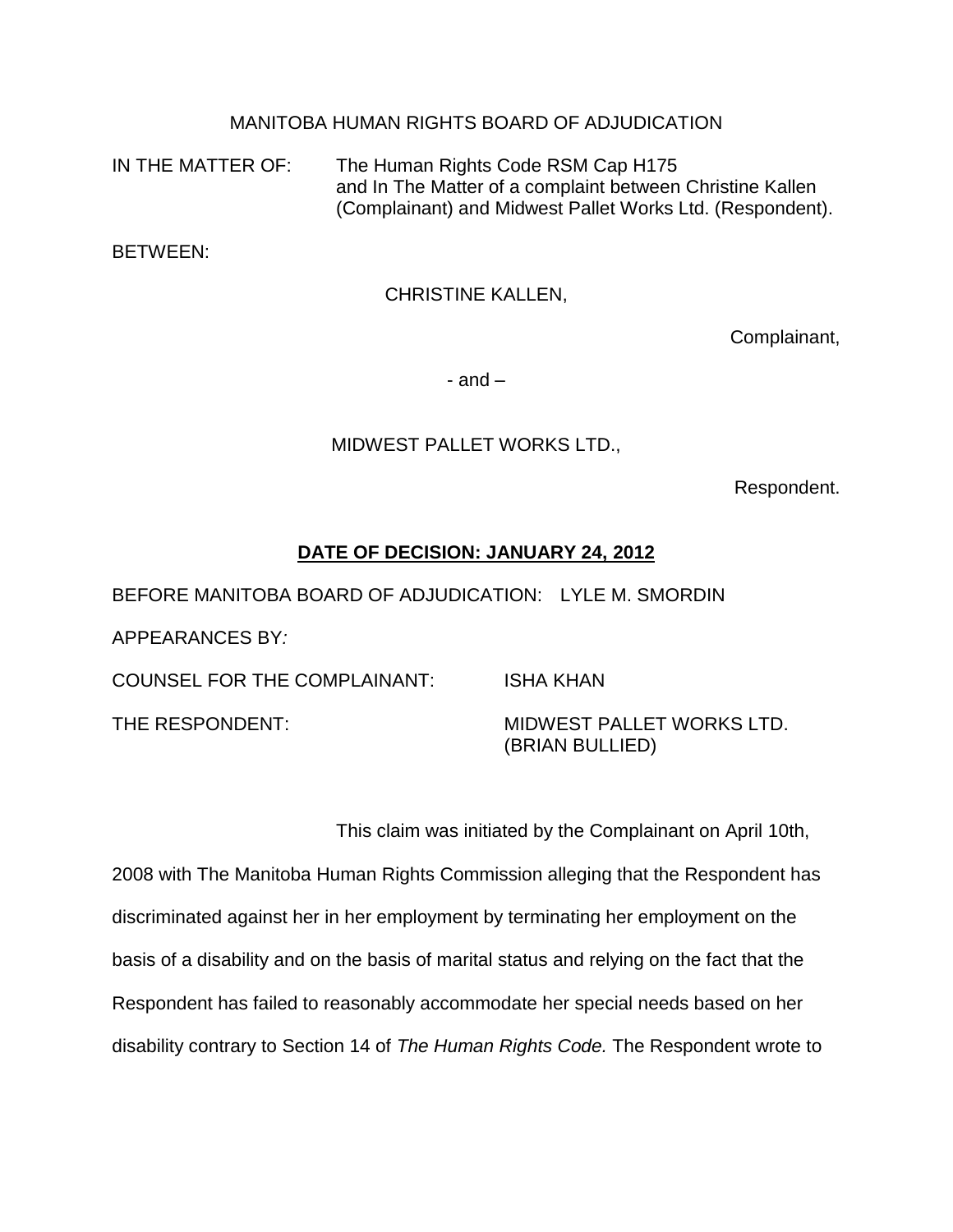the Commission on July 3<sup>rd</sup>, 2008 setting out the reasons they felt her claim should not succeed.

Since that time the Manitoba Human Rights Commission has been attempting to contact the Complainant both by telephone and by letter on numerous occasions with a view to advancing her claim. This matter was heard by teleconference on January 23<sup>rd</sup>, 2011 wherein counsel for the Commission indicated attempts to telephone the Complainant and messages left on her voice mail dated December 6<sup>th</sup>, 2010, January 13<sup>th</sup>, 2011, April 13<sup>th</sup>, 2011 and October 3<sup>rd</sup>, 2011. In addition two letters sent November 1<sup>st</sup>, 2010 and April 13<sup>th</sup>, 2011 had been directed to the Complainant without receiving any response to either the telephone messages or the letter. The Commission therefore put forward the position that since they were not able to communicate with the Complainant in order to establish her claim it was no longer in the public interest that this matter be continued.

I have admitted the following exhibits to the Hearing:

- 1. Designation of Board of Adjudication by Andrew Swan, Minister of Justice and Attorney General dated August 2010;
- 2. Manitoba Human Rights Complaint dated April 10th, 2008;
- 3. Midwest Pallet Works Ltd. response dated July 3N, 2008;
- 4. Notice of Hearing dated December 21, 2011;
- 5. Brandon Sun publication notice January 14, 2012;
- 6. Manitoba Gazette publication notice January 14, 2012.